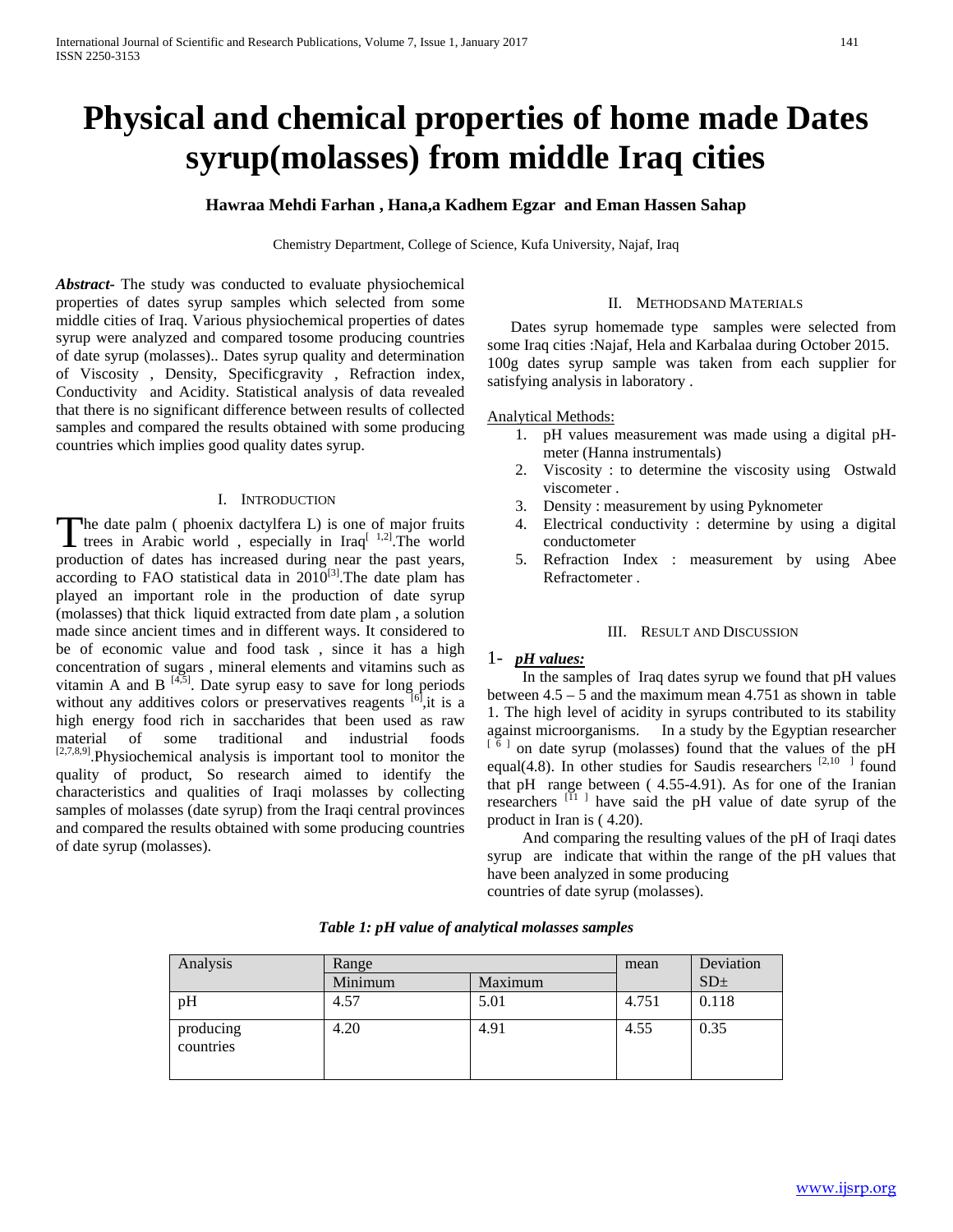# 2- **Viscosity :**

 Viscosity designates the resistance offered by a liquid in motion or when a solid bject is moved within the liquid. The unit of viscosity is the poise or the centipoises  $(1 \text{ noise} = 100$ centipoises  $(cp) = 1,000,000$  micropoises). The poise is defined as the viscosity which requires a force of 1 dyne to bring about a relative displacement at the rate. The viscosity of individual dates syrup depends on the temperature and the water content.

 From Table 2, we find that the lowest value for the for Iraqi dates syrup samples that have been studied are (14.63 cp) and the highest value is (36.98 cp), When compared with the viscosity of the syrup for some producing countries of date syrup (molasses) note that value within the range of the viscosity of the syrup to these countries $^{[6,10,12]}$ .

| Analysis            | Range   |         | Mean  | Deviation       |  |
|---------------------|---------|---------|-------|-----------------|--|
|                     | Minimum | Maximum |       | SD <sub>±</sub> |  |
| Viscosity (cp)      | 14.63   | 36.98   | 27.73 | 15.4            |  |
| Producing countries | 15.03   | 28.1    | 21.56 | 6.54            |  |

## *Table 2: viscosity value of analytical molasses samples*

# 3- *Specific Gravity ( SG):*

 Specifi gravity means the ratio of the mass of a sample at (t  $\mathcal{C}^{\circ}$ ) to that of an equal volume of distilled water at (t  $\mathcal{C}^{\circ}$ ).

Specific gravity of date syrup[13] at 25 °C were experimentally measured a 50 ml volumetric glass pycnometer in the temperature and weight in sensitive balance , the density of samples were calculated using the following equation:

 $p = \rho w$  .((ms-mv)/(mw-mv))

where  $\rho$  is date syrup density ( $gm/cm<sup>3</sup>$ ),  $\rho w$  is water density at date syrup temperature , ms sample mass (gm) , mw mass of water (gm) , mv pycnometer mass(gm). specific weight values of analytical date syrup samples were also be found in the table (3), and when compared with some a major date-producing countries , found it comparable values<sup>[6,11,12]</sup>.

| Table 3: SG value of analytical molasses samples |  |  |  |  |
|--------------------------------------------------|--|--|--|--|
|--------------------------------------------------|--|--|--|--|

| Analysis                     | Range   |         | Mean  | Deviation       |
|------------------------------|---------|---------|-------|-----------------|
|                              | Minimum | Maximum |       | SD <sub>±</sub> |
| SG<br>(g/<br>$\text{cm}^{3}$ | 1.294   | 1.468   | 1.364 | 0.04            |
| Producing<br>countries       | 1.112   | 1.368   | 1.240 | 0.128           |

| 4- Refraction Index (n) : |  |  |
|---------------------------|--|--|
|                           |  |  |

 Refractive index of the date syrup were experimentally measured,Refractive index of the date syrup were higher. This is principle due to the high level of sugars and relatively low moisture content<sup>[13]</sup>.

## *Table 4: Refraction Index value of analytical molasses samples*

| Analysis   | Range   |         | Mean | Deviation |
|------------|---------|---------|------|-----------|
|            | Minimum | Maximum |      |           |
| Refractive | 25      |         |      |           |
| index      |         |         |      |           |

5- *<sup>U</sup> Electrical conductivity (EC):*

 Conductivity is one of the important physical properties of the liquid food, a quality index for fluids, The electrical conductivity value refer to containing of cation and anion ion of salts and proteins.

| Analysis     | Range   |         | Mean  | Deviation       |
|--------------|---------|---------|-------|-----------------|
|              | Minimum | Maximum |       | SD <sub>±</sub> |
| $EC$ (mS/cm) | 0.067   | 0.1169  | 0.102 | 0.02            |

# IV. CONCLUSIONS

 The date syrup(molasses) Iraqi industry and export it depends mainly on the unification of the Iraqi molasses specifications in terms of the physical and chemical properties and develop them in accordance with international standards, and this works to increase the production of vital product and increase the number of modern factories in this field.

## **REFERENCES**

- [1] Abdullah Shaker Ma."Making flavored milk from adding date syrup and evaluate it organolepticly and nutritionally "1(4):85-81,(2012).
- [2] Gamal A.El-Sharnouby, Salah M.Aleid and Mutlag M.Al-Otaibi ;"Production of liquid sugar from date palm (phoenix dactlyliferaL.) fruits" Advances in environmental Biology,8(10) : 93-100,(2012).
- [3] FAO Food and Agriculture Organization of the United Nations , 4(4) : 102-98 (2010).